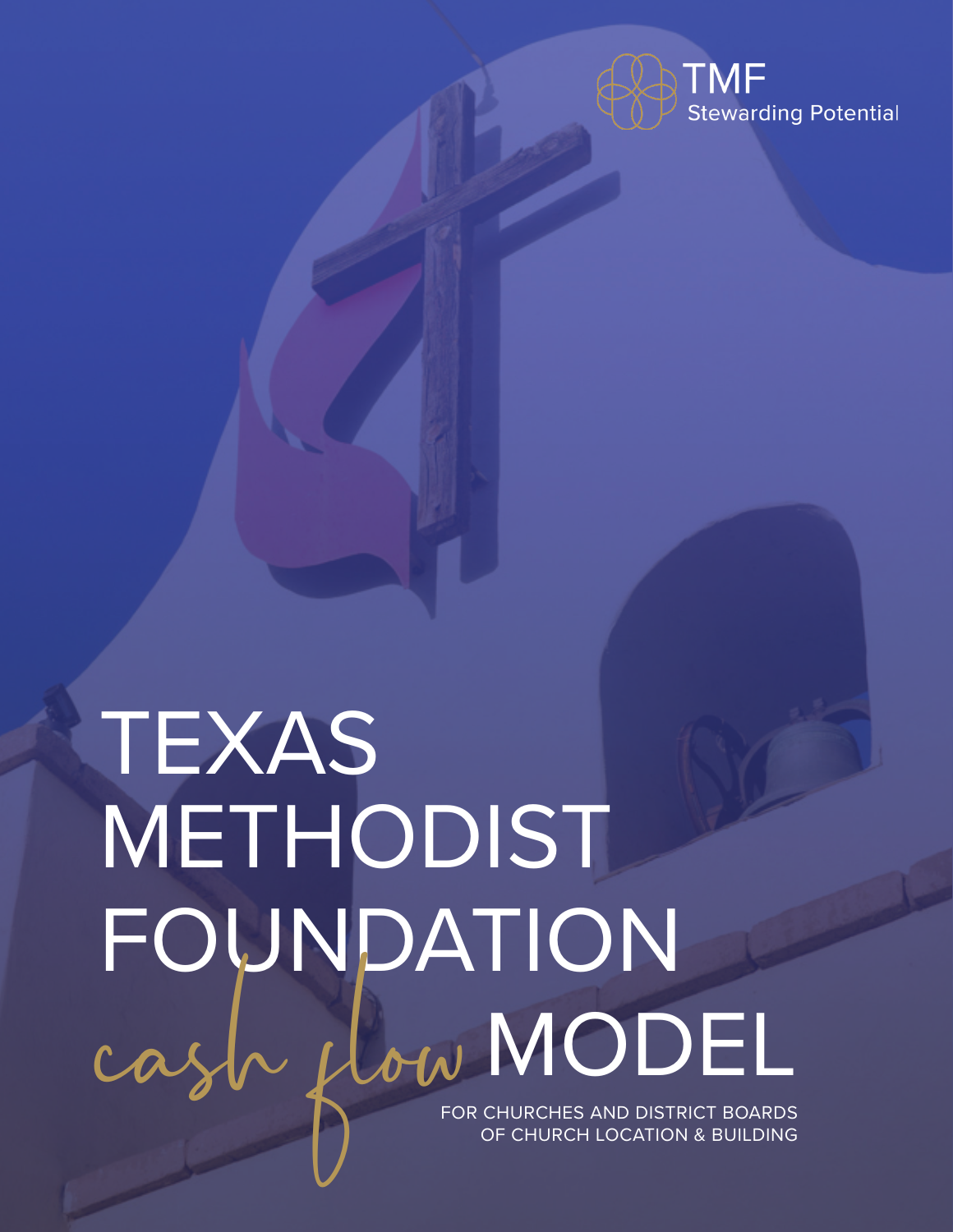### REALISTIC BORROWING: SAFE DEBT LEVELS

#### **FINANCES**

While these guidelines help you calculate the absolute maximum amount your church should borrow, this does not mean you should borrow the maximum. It is in the best interest of the church to consider many factors before determining the amount of debt that is safe, including:

- Current budget items
- Available cash future growth
- Capital campaign pledges
- Amount of debt service available in the budget (loan payment)

TMF has developed a **Cash Flow Model** (page 19-21) to help churches analyze their proposed project and their ability to pay for the associated expenses. Using this model, **the remaining loan balance should be equal to or less than the amount that the church's** 

**operating budget can service, after the completion of the capital campaign.**

To illustrate this model, an example of a Cash Flow Model is attached, using the following assumptions:

| <b>Operating Budget</b>             | \$625,000                                               |
|-------------------------------------|---------------------------------------------------------|
| <b>Estimated Project</b>            | \$1,793,000                                             |
| <b>Cash for Project</b>             | \$125,000                                               |
| <b>Budget Growth</b>                | Year One $-2\%$<br>Year Two $-3\%$<br>Year Three $-2\%$ |
| <b>Outstanding Debt</b>             | \$88,275                                                |
| <b>Annual Debt Service</b>          | \$60,000                                                |
| Capital Campaign (3-year) \$937,500 |                                                         |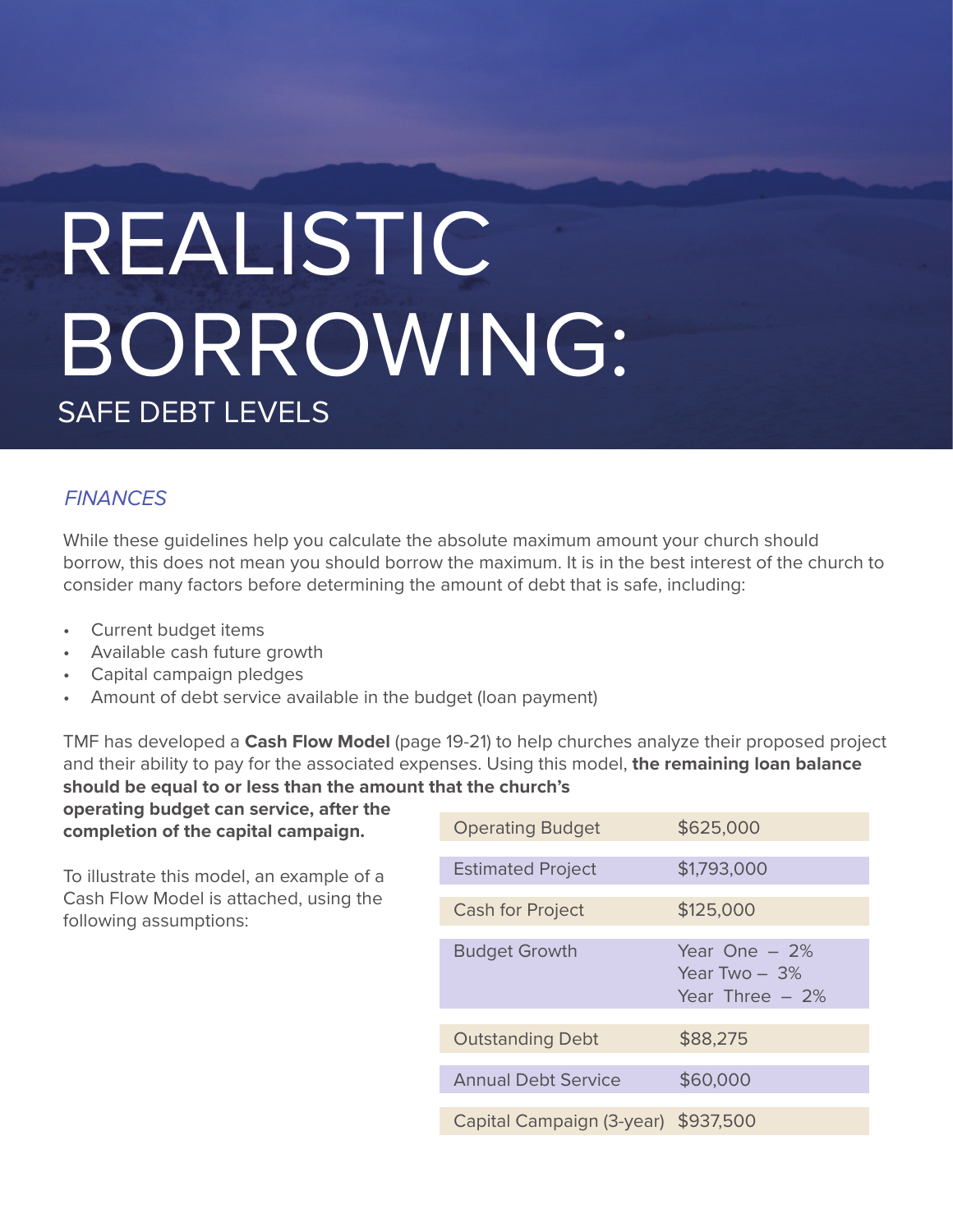# CASH FLOW Mode

#### **FINANCES**

The Cash Flow Model has three sections:

- Current financial position and estimates on campaign pledges and collection of those pledges
- Growth and interest rate assumptions
- Budget growth projections and growth in debt service

The first section uses numbers provided by the church for budget, existing debt, annual debt service and cash on hand that can specifically be used for the upcoming project. This section will also contain either an amount that was pledged on the capital campaign or an assumption for a future campaign. This model assumes that the church is raising 1.5 times the current budget for the campaign and that the campaign is collected at 85%. This section also contains the estimated cost of the new project.

The second section contains the interest rate, growth and debt allocation assumptions. In this model, the assumption is an interest rate of 5.00% with an annual increase in the operating budget of 2% for the first year, 3% for the year after construction is complete and 2% again for the third year. The assumption section for this model also reflects the "set-a-side" from each year's growth to specifically increase debt service. In this model, it is assumed that 20%of each year's growth will be used to increase debt service.

The last section is a projection of growth based on the assumptions listed above. The projections reflect growth in the budget (\$625,000 to \$643,750 is a 2% increase, \$643,750 to \$675,938 is a 3% increase and

\$656,625 to \$669,758 is a 2% increase) each year the campaign is being collected. The debt service within the operating budget is increased by 20% of each year's growth (\$637,500 - \$625,000 = \$12,500. 20% of  $$12,500 = $2,500$  and  $$60,000 + $2,500 =$ \$62,500 for 2020) and continues annually during the campaign so that debt service is increased from \$66,325 in 2021 to \$68,952 in 2022.

The second page shows a month-by-month cash flow of the project. This page will account for all the cash inflows and outflows of the project. This section also reflects cash on hand, existing debt, interest that is paid as well as the collection of the capital campaign. The main focus is the estimated remaining loan amount balance.

The purpose of this model is to compare the estimated remaining loan balance and the amount of annual debt service that will be gradually built into an operating budget over a three-year period. While this model will help determine if a project is feasible, the factors that have been included in the model must be evaluated. Many assumptions and projections affect the model – project size, capital campaign size, growth rate of budget, interest rate, collection of campaign, etc. The reasonableness of each one of the assumptions must be reviewed and discussed to properly evaluate the project the church has proposed. Overly aggressive assumptions will result in an excessive loan balance or will require the church to build debt service at a rate that will jeopardize existing missions and ministries.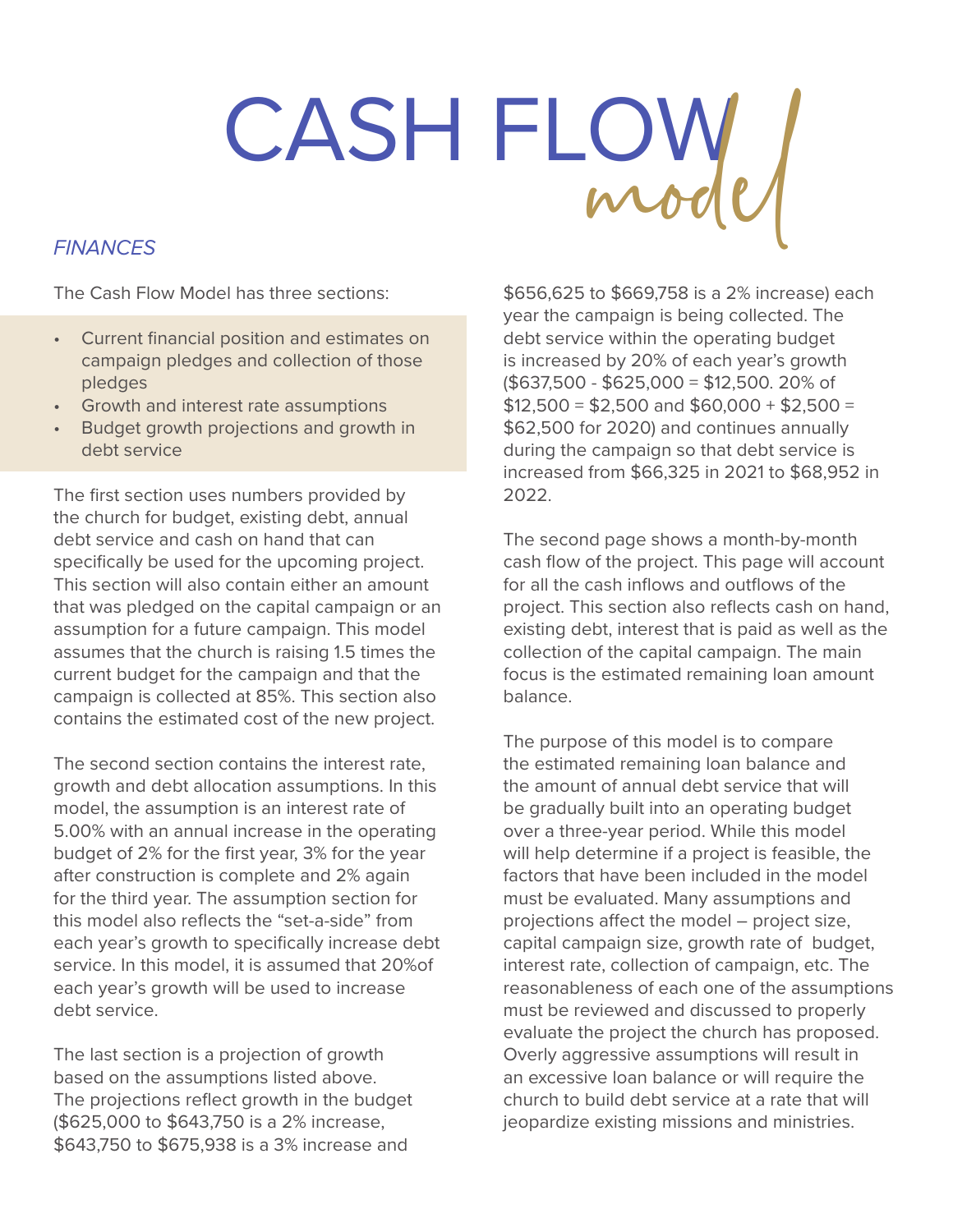

#### **FINANCES**

Financial Information and Projections for Example United Methodist Church as of 1/15/2018. This model solves for total maximum project amount with a 3-year capital stewardship program of 1.5x the 2018 annual income.

#### FINANCIAL INFORMATION (projected for 2019) 2018 Annual Income

| <b>Annual income</b>                                                                     |           | \$625,000              |                                                |  |
|------------------------------------------------------------------------------------------|-----------|------------------------|------------------------------------------------|--|
| Annual debt service in operating budget                                                  |           | \$60,000               | 9.60%                                          |  |
| Cash on hand specifically for this project                                               |           | \$125,000              |                                                |  |
| Capital Stewardship Program (May 2019 - April 2022)                                      |           | \$937,500              | 1.50                                           |  |
| (Collected at 85%)                                                                       |           | \$796,875              |                                                |  |
| Total project cost* (August 2019 - July 2020)                                            |           | \$1,793,000            |                                                |  |
| (*Total project includes all costs associated with the project - architect/engineering   |           |                        |                                                |  |
| fees, construction contract, landscaping, furnishings, contingency, change orders, etc.) |           |                        |                                                |  |
| <b>Existing debt</b> (Parsonage loan balance as of 1/15/2019)                            |           | \$88,275               |                                                |  |
|                                                                                          |           |                        |                                                |  |
| <b>ASSUMPTIONS</b>                                                                       |           |                        |                                                |  |
| If the interest rate is Wall Street Journal Prime $@1/15/2019 = 5.50\%$                  |           | 5.00%                  |                                                |  |
| and the operating income grows (Growth projections for planning purposes only.)          |           |                        | 2.00% 1st Year - 2020<br>3.00% 2nd Year - 2021 |  |
|                                                                                          |           |                        | 2.00% 3rd Year - 2022                          |  |
| and you set aside ___% of the new money for debt service.                                |           | 20.00%                 |                                                |  |
|                                                                                          |           |                        |                                                |  |
| <b>GROWTH PROJECTIONS</b>                                                                |           |                        |                                                |  |
| 2020 Operating Income \$637,500 with Debt Service of \$62,500                            | 9.80%     |                        |                                                |  |
| 2021 Operating Income \$656,625 with Debt Service of \$66,325                            | 10.10%    |                        |                                                |  |
| 2022 Operating Income \$669,758 with Debt Service of \$68,952                            | 10.29%    |                        |                                                |  |
| Which will support a loan in the amount of                                               | \$870,658 | $*(A)$                 | 1.30                                           |  |
| The remaining loan balance is projected to be                                            | \$870,532 | $*(B)$                 | 1.30                                           |  |
| Which requires debt service of                                                           | \$68,942  |                        | 10.29%                                         |  |
|                                                                                          |           | (20 year amortization) |                                                |  |

\*Look at (A) and (B). IF (A) is equal to or greater than (B), this means that the budget can support the remaining debt without additional capital stewardship programs. IF (A) is less than (B), these figures indicate the operating budget cannot support the remaining debt on its own.

| If all of these figures are accurate, the operating budget can afford a total project of | \$1,793,000 |         |
|------------------------------------------------------------------------------------------|-------------|---------|
| The highest loan balance will occur at the end of the construction phase                 | \$1,307,673 | July 20 |
| Estimated new funding amount                                                             | \$1,307,673 |         |

This is not a commitment for a loan. All rates, terms and other assumptions are for discussion purposes only. Final rate and terms will be outlined after loan committee approval and issuance of commitment letter.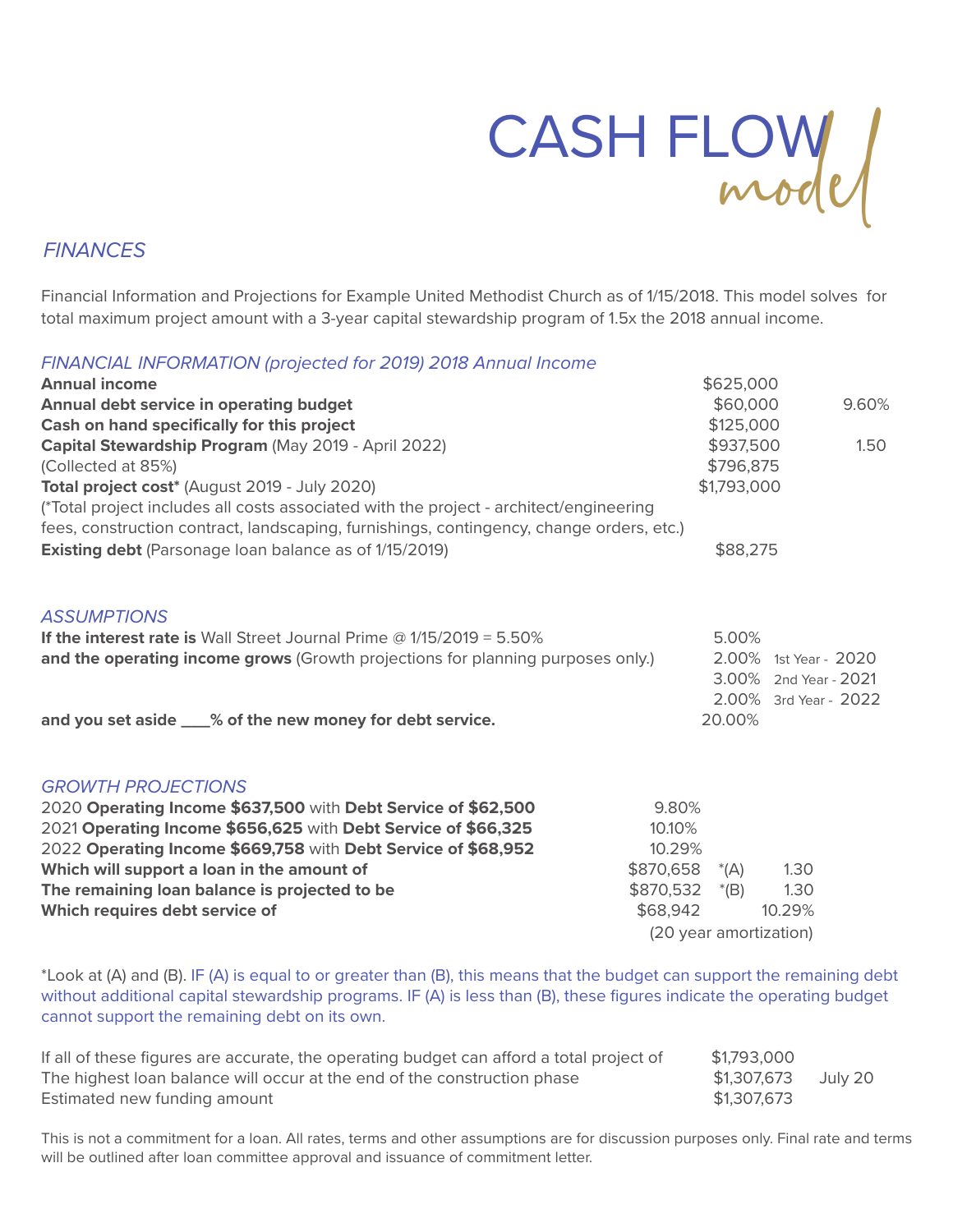# CASH FLOW

#### **FINANCES**

|               | $^{+}$    | $^{+}$    | $^{+}$    | $\quad \  \  =$ |           | $\qquad \qquad =$ |             | $\equiv$    |
|---------------|-----------|-----------|-----------|-----------------|-----------|-------------------|-------------|-------------|
| Month         | Cash      | Pledges   | Service   | Total           | Payment   | Reduction         | Draws       | Loan Amt    |
| Jan-19        | \$125,000 | \$0       | \$5,000   | \$130,000       | \$368     | \$129,632         | \$88,275    | \$0         |
| Feb-19        | \$41,357  | \$0       | \$5,000   | \$46,357        | \$0       | \$46,357          | \$0         | \$0         |
| Mar-19        | \$46,357  | \$0       | \$5,000   | \$51,357        | \$0       | \$51,357          | \$0         | \$0         |
| Apr-19        | \$51,357  | \$0       | \$5,000   | \$56,357        | \$0       | \$56,357          | \$0         | \$0         |
| May-19        | \$56,357  | \$26,563  | \$5,000   | \$87,920        | \$0       | \$87,920          | \$0         | \$0         |
| <b>Jun-19</b> | \$87,920  | \$26,563  | \$5,000   | \$119,482       | \$0       | \$119,482         | \$0         | \$0         |
| <b>Jul-19</b> | \$119,482 | \$26,563  | \$5,000   | \$151,045       | \$0       | \$151,045         | \$0         | \$0         |
| Aug-19        | \$151,045 | \$26,563  | \$5,000   | \$182,607       | \$0       | \$182,607         | \$149,417   | \$0         |
| Sep-19        | \$33,191  | \$26,563  | \$5,000   | \$64,753        | \$0       | \$64,753          | \$149,417   | \$84,664    |
| Oct-19        | \$0       | \$26,563  | \$5,000   | \$31,563        | \$353     | \$31,210          | \$149,417   | \$202,871   |
| <b>Nov-19</b> | \$0       | \$26,563  | \$5,000   | \$31,563        | \$845     | \$30,717          | \$149,417   | \$321,871   |
| Dec-19        | \$0       | \$26,563  | \$5,000   | \$31,563        | \$1,340   | \$30,223          | \$149,417   | \$440,764   |
| $Jan-20$      | \$0       | \$26,563  | \$5,208   | \$31,771        | \$1,837   | \$29,934          | \$149,417   | \$560,227   |
| Feb-20        | \$0       | \$26,563  | \$5,208   | \$31,771        | \$2,334   | \$29,436          | \$149,417   | \$680,227   |
| Mar-20        | \$0       | \$26,563  | \$5,208   | \$31,771        | \$2,834   | \$28,937          | \$149,417   | \$800,707   |
| Apr-20        | \$0       | \$26,563  | \$5,208   | \$31,771        | \$3,336   | \$28,435          | \$149,417   | \$921,689   |
| May-20        | \$0       | \$26,563  | \$5,208   | \$25,130        | \$3,840   | \$21,290          | \$149,417   | \$1,049,816 |
| Jun-20        | \$0       | \$26,563  | \$5,208   | \$25,130        | \$4,374   | \$20,756          | \$149,417   | \$1,178,476 |
| $Jul-20$      | \$0       | \$26,563  | \$5,208   | \$25,130        | \$4,910   | \$20,220          | \$149,417   | \$1,307,673 |
| Aug-20        | \$0       | \$26,563  | \$5,208   | \$25,130        | \$5,449   | \$19,682          | \$0         | \$1,287,992 |
| Sep-20        | \$0       | \$26,563  | \$5,208   | \$25,130        | \$5,367   | \$19,764          | \$0         | \$1,268,228 |
| Oct-20        | \$0       | \$26,563  | \$5,208   | \$25,130        | \$5,284   | \$19,846          | \$0         | \$1,248,382 |
| <b>Nov-20</b> | \$0       | \$26,563  | \$5,208   | \$25,130        | \$5,202   | \$19,929          | \$0         | \$1,228,453 |
| Dec-20        | \$0       | \$26,563  | \$5,208   | \$25,130        | \$5,119   | \$20,012          | \$0         | \$1,208,442 |
| $Jan-21$      | \$0       | \$26,563  | \$5,527   | \$25,449        | \$5,035   | \$20,414          | \$0         | \$1,188,028 |
| Feb-21        | \$0       | \$26,563  | \$5,527   | \$25,449        | \$4,950   | \$20,499          | \$0         | \$1,167,529 |
| Mar-21        | \$0       | \$26,563  | \$5,527   | \$25,449        | \$4,865   | \$20,584          | \$0         | \$1,146,945 |
| Apr-21        | \$0       | \$26,563  | \$5,527   | \$25,449        | \$4,779   | \$20,670          | \$0         | \$1,126,275 |
| May-21        | \$0       | \$26,563  | \$5,527   | \$25,449        | \$4,693   | \$20,756          | \$0         | \$1,105,519 |
| Jun-21        | \$0       | \$26,563  | \$5,527   | \$25,449        | \$4,606   | \$20,843          | \$0         | \$1,084,676 |
| $Jul-21$      | \$0       | \$26,563  | \$5,527   | \$25,449        | \$4,519   | \$20,929          | \$0         | \$1,063,747 |
| Aug-21        | \$0       | \$26,563  | \$5,527   | \$25,449        | \$4,432   | \$21,017          | \$0         | \$1,042,730 |
| Sep-21        | \$0       | \$26,563  | \$5,527   | \$25,449        | \$4,345   | \$21,104          | \$0         | \$1,021,626 |
| Oct-21        | \$0       | \$26,563  | \$5,527   | \$25,449        | \$4,257   | \$21,192          | \$0         | \$1,000,434 |
| <b>Nov-21</b> | \$0       | \$26,563  | \$5,527   | \$25,449        | \$4,168   | \$21,280          | \$0         | \$979,153   |
| Dec-21        | \$0       | \$26,563  | \$5,527   | \$25,449        | \$4,080   | \$21,369          | \$0         | \$957,784   |
| $Jan-22$      | \$0       | \$26,563  | \$5,746   | \$25,668        | \$3,991   | \$21,677          | \$0         | \$936,107   |
| Feb-22        | \$0       | \$26,563  | \$5,746   | \$25,668        | \$3,900   | \$21,767          | \$0         | \$914,339   |
| Mar-22        | \$0       | \$26,563  | \$5,746   | \$25,668        | \$3,810   | \$21,858          | \$0         | \$892,481   |
| Apr-22        | \$0       | \$26,563  | \$5,746   | \$25,668        | \$3,719   | \$21,949          | \$0         | \$870,532   |
|               |           | \$796,875 | \$211,809 |                 | \$122,941 |                   | \$1,881,275 |             |